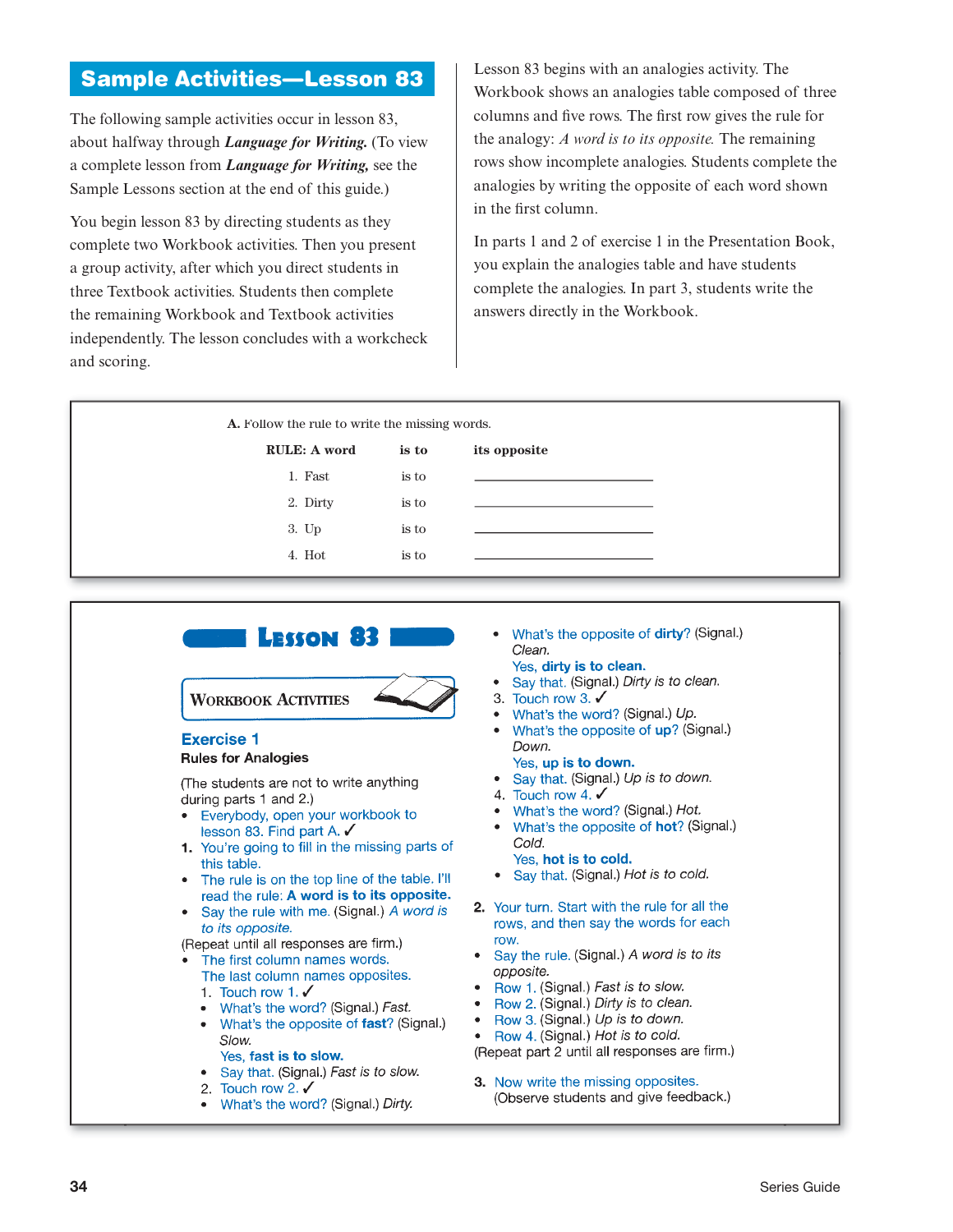For the next Workbook activity, students draw a little circle above the simple subject of each sentence. The sample shows your presentation for the first sentence, My old car has a broken window. First students identify the complete subject *(My old car)* and predicate *(has a broken window)*. Then you demonstrate how to locate the simple subject: It's the word that tells *what* has a broken window *(car)*.

You make similar presentations for sentences 2 and 3 (not shown). Then students complete the items.

- **B.** Draw a little circle above the simple subject in each sentence.
	- 1. My old car has a broken window.
	- 2. A snake crawled into the garden.
	- 3. The tall man is cutting the grass.

#### **Exercise 2 Simple Subjects**

(The students are not to write anything during part 1.)

- 1. Everybody, find part B in your workbook. ✔
	- 1. Sentence 1. My old car has a broken window.
	- a. What's the subject? (Signal.) My old car.
	- What's the predicate? (Signal.) Has a broken window.
	- b. Listen to the predicate again: Has a broken window. That part tells what happened, but it doesn't tell what has a broken window.
	- c. One word in the subject tells what has a broken window. What word is that? (Signal.) Car. Yes, car. The car has a broken window.
	- d. Once more. My old car has a broken window.
	- What's the predicate? (Signal.) Has a broken window.
	- e. One word in the subject tells what has a broken window. What word is that? (Signal.) Car. Yes. car.
	- f. Car is the one word in the subject that tells what has a broken window, so car is the simple subject.
	- What is car? (Signal.) The simple subject.

In exercise 3, you say sentences with contractions, such as You shouldn't walk on the ice. Students identify the contraction *(shouldn't)* and then say the sentence without the contraction: *You should not walk on the ice.* In part 2 of the exercise (not shown), you reverse the procedure. After you say a sentence *without* a contraction, students say the sentence *with* a contraction.

# **GROUP ACTIVITY**

# **Exercise 3**

### **Contractions**

1. I'm going to say some sentences. a. Listen. You shouldn't walk on the ice.

Is there a contraction in that sentence? (Signal.) Yes.

- What's the contraction? (Signal.) Shouldn't.
- Say the sentence without the contraction. (Signal.) You should not walk on the ice.
- b. Listen. I'm tired of walking. Is there a contraction in that sentence? (Signal.) Yes.
- What's the contraction? (Signal.) I'm.
- Say the sentence without the contraction. (Signal.) I am tired of walking.
- c. Listen. He's climbing the apple tree. Is there a contraction in that sentence? (Signal.) Yes.
- What's the contraction? (Signal.) He's.
- Say the sentence without the contraction. (Signal.) He is climbing the apple tree.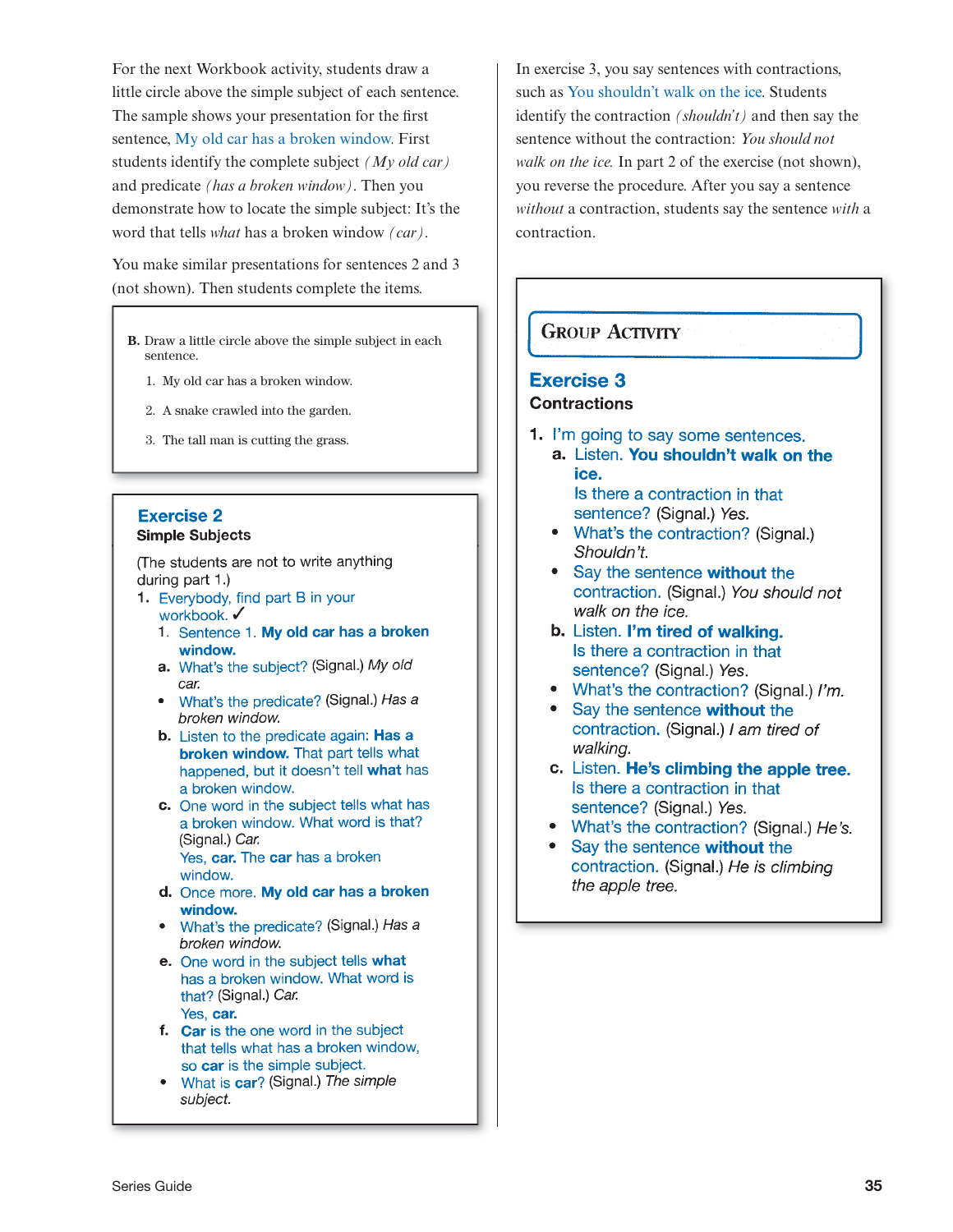**A.** Write each sentence **without** using a contraction.

**LESSON 83** 

- 1. You shouldn't walk on the ice.
- 2. I'm tired of walking.
- 3. He's climbing the apple tree.

The first Textbook activity for lesson 83 repeats the items that you have just presented orally. Students write sentences without contractions on a separate piece of paper.

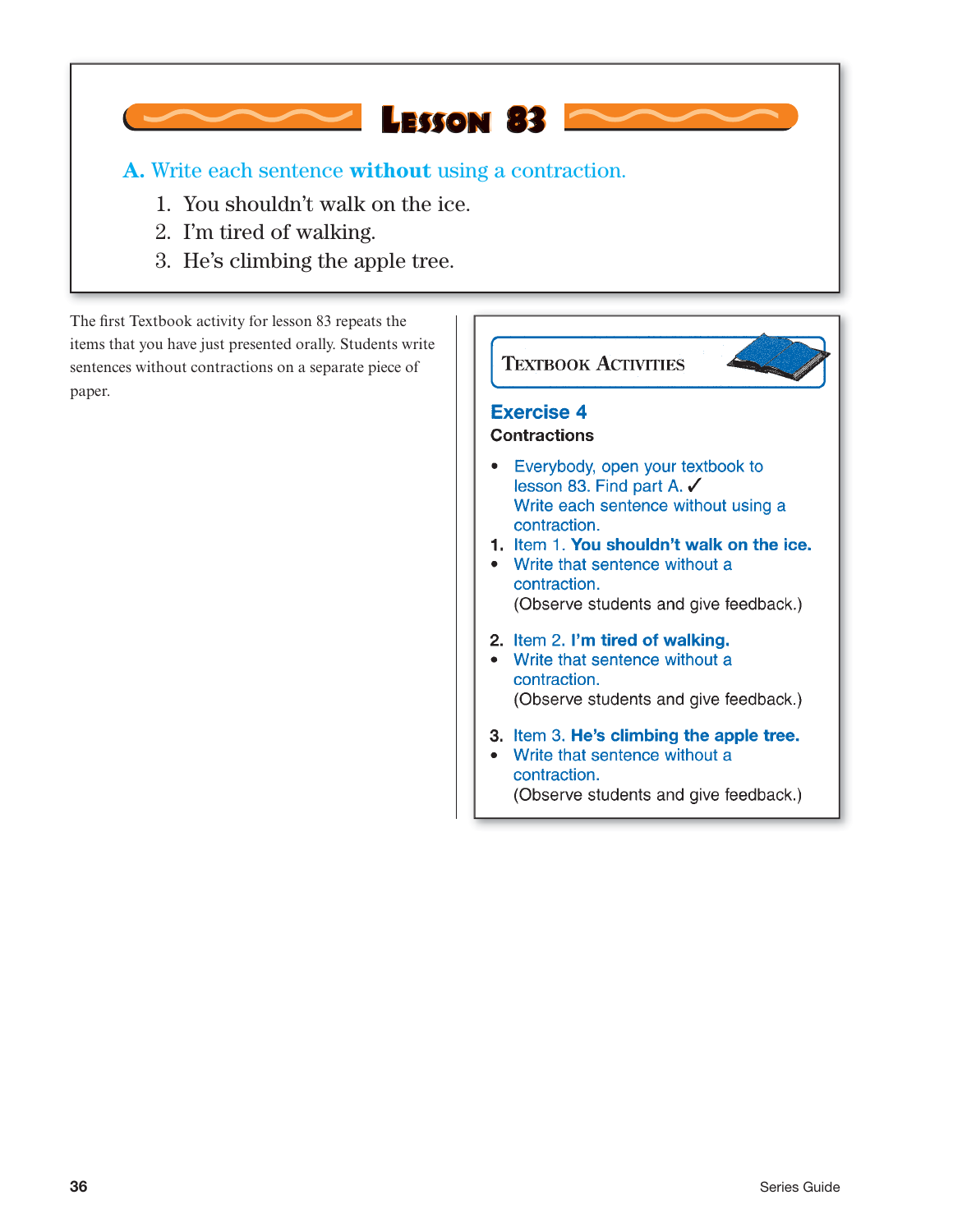| <b>B.</b> Write each sentence with one of the joining words shown.<br>Remember the comma just before the joining word. |                      |         |           |
|------------------------------------------------------------------------------------------------------------------------|----------------------|---------|-----------|
| 1. She will go to the mall<br>my house.                                                                                | she will go to       | but     | <b>or</b> |
| 2. Holly and her mother sang<br>not sing well.                                                                         | they did             | but     | $\alpha$  |
| 3. Mike was thirsty<br>for water.                                                                                      | he looked all around | and but |           |

### **Exercise 5**

#### **Words in Compound Sentences**

(The students are not to write anything) during part 1.)

- Find part B in your textbook.  $\checkmark$
- 1. You'll write each sentence with the correct joining word. We'll go over the sentences first.
	- 1. Sentence 1. She will go to the mall blank she will go to my house.
	- What are the joining words for that sentence? (Signal.) But, or.
	- Say the sentence with the right joining word. (Signal.) She will go to the mall, or she will go to my house.
	- 2. Sentence 2. Holly and her mother sang blank they did not sing well.
	- What are the joining words for that sentence? (Signal.) But, or.
	- Say the sentence with the right joining word. (Signal.) Holly and her mother sang, but they did not sing well.
	- 3. Sentence 3. Mike was thirsty blank he looked all around for water.
	- What are the joining words for that sentence? (Signal.) And, but.
	- Say the sentence with the right joining word. (Signal.) Mike was thirsty, and he looked all around for water.

In part B of the Textbook, students write compound sentences by choosing the correct joining word (conjunction). In part 1 of the accompanying presentation, you read the two parts of each sentence and have students choose the correct conjunction. Then students say the complete compound sentence. In parts 2 and 3 of your presentation (not shown), you have students write the compound sentences and check their work.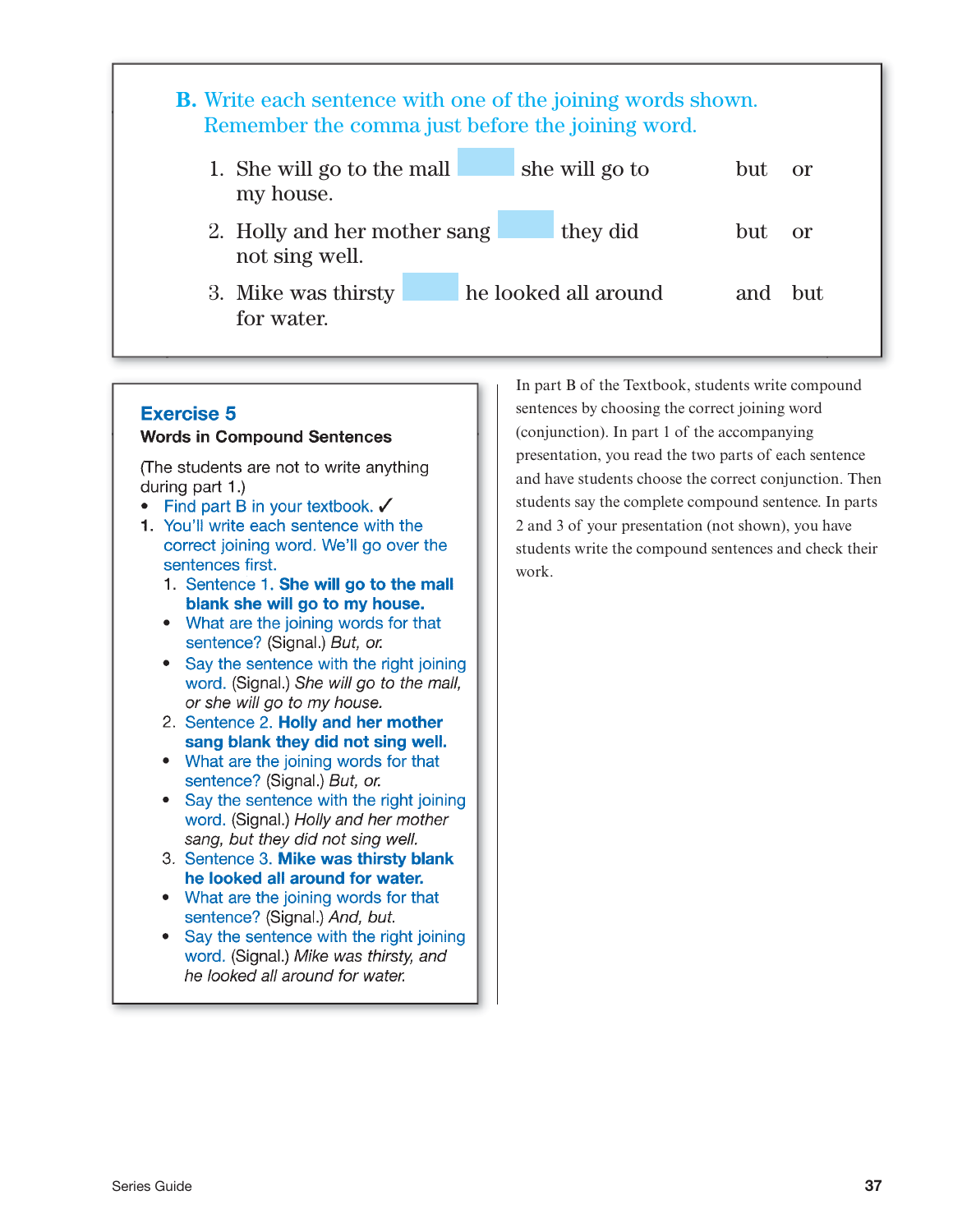**C.** Write a story about the picture. Tell what happened just before the picture. Tell what happened in the picture. Tell what the people said. Tell what happened next. Write all the sentences in the past tense.



In part C of the Textbook, students write a story about a picture. Story-writing activities form a major part of each lesson, and the corresponding exercise in the Presentation Book is extensive. In part 1, you read the directions for writing the story. Students are to tell what happened before the picture, in the picture, and after the picture. They are also to tell what the people said and to use the past tense.

In part 2, you observe the picture with the students and ask them what happened before, during, and after the picture and what the people said. The answers to your questions will vary, so they are preceded by the word *Ideas.* You are to accept any reasonable answers.

In parts 3 through 5, you remind students how to punctuate their stories, and you read words from the word box that students can use. Then you observe students and give feedback as they write their stories.

In part 6, after students finish their stories, you read a model story that follows the instructions and uses words from the word box. Then, in part 7, several students take turns reading their stories. Finally, in part 8, students revise their stories by adding missing information.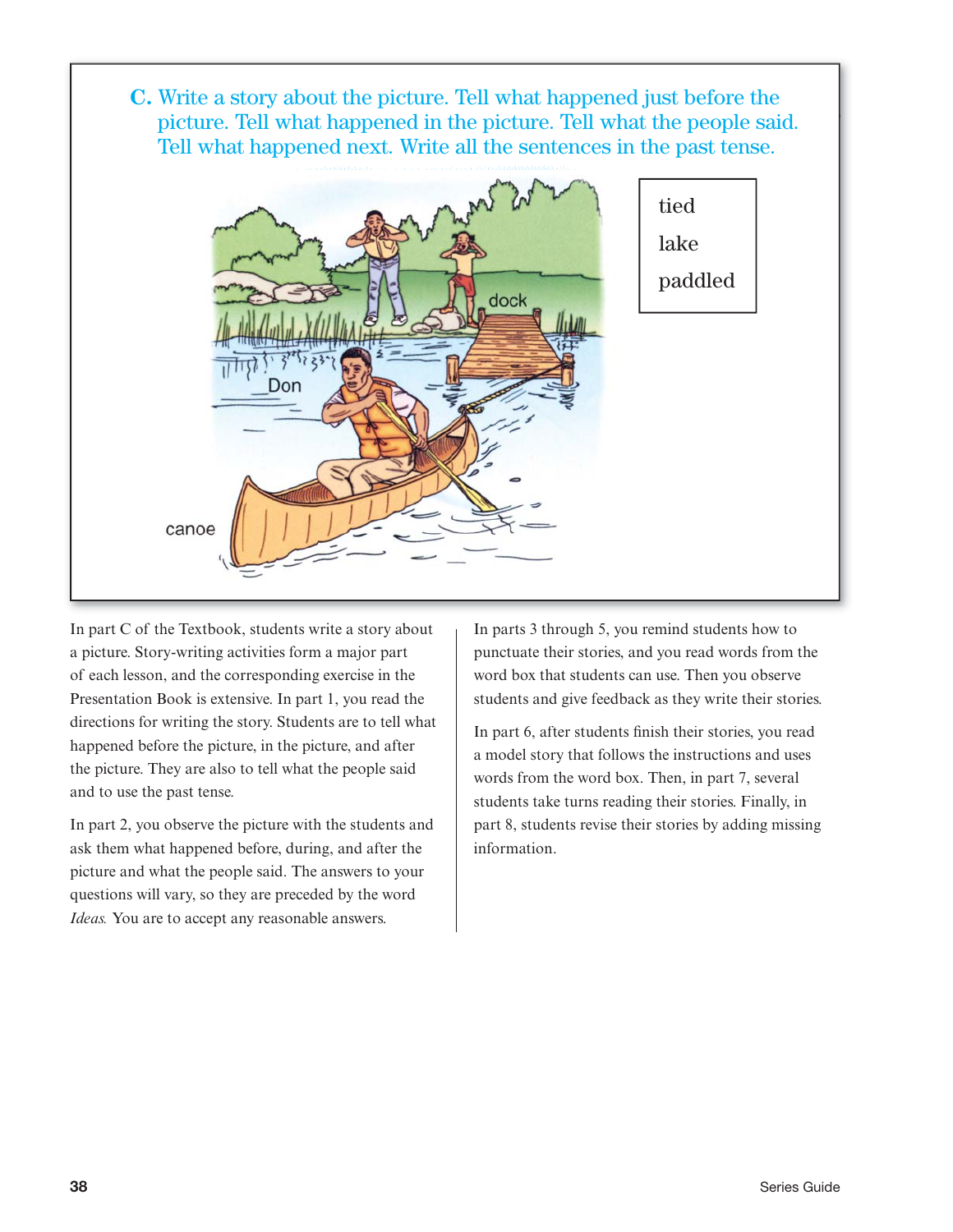## **Exercise 6**

#### **Writing Stories about Pictures**

(The students are not to write anything) during parts 1 through 4.)

- Everybody, find part C in your textbook. ✔
- 1. Follow along as I read the instructions. Write a story about the picture. Tell what happened just before the picture. Tell what happened in the picture. Tell what the people said. Tell what happened next. Write all the sentences in the past tense.
- 2. Everybody, look at the picture.  $\checkmark$
- Tell what happened just before this picture. (Call on individual students. Ideas: Don started paddling a canoe. He didn't notice that the canoe was tied to the end of a dock. Some people on shore noticed what was happening.)
- Tell what happened in the picture. (Call on individual students. Ideas: Don paddled, but he didn't get anywhere. He didn't see that he was tied to the dock. The people on shore yelled at him.)
- Tell what the man said. (Call on individual students. Ideas: "Your canoe is tied to the dock." "Turn back.")
- Tell what the girl said. (Call on individual students. Ideas: "Come back." "You're not going anywhere.")
- Tell what happened next. (Call on individual students. Ideas: Don heard the people. He paddled back to the dock and untied the rope.)
- 3. When you write your story, you'll tell what the people said.
- Everybody, what do you do each time the next person talks? (Signal.) Start a new paragraph.
- What marks do you put around the words somebody says? (Signal.) Quotation marks.

4. Everybody, touch the word box.  $\checkmark$ These are words you may want to use. Follow along as I read them.

| tied | lake | paddled |
|------|------|---------|
|------|------|---------|

- 5. Now write your story in the past tense. Tell the story about what happened, not what is happening. Start a new paragraph when the next person talks. (Observe students and give feedback.)
- 6. I'll read a pretty good story that tells what happened before the picture, what happened in the picture, what the people said, and what happened after the picture.
- Listen: Don paddled a canoe onto the lake. He didn't know the canoe was tied to the end of a dock. A man and a girl on shore saw what was happening.

"Stop," the man yelled. "Your canoe is tied to the dock."

"Come back," the girl yelled. "You're not going anywhere."

Don heard them. Then he turned around and saw the rope. He paddled back to the dock and untied the rope.

- 7. (Call on several students to read their stories. After each story, ask:)
- Did that story tell what happened before the picture?
- Did that story tell what happened in the picture?
- Did that story tell what the man and the girl said?
- Did that story tell what happened after the picture?
- 8. (Direct students to add any missing information to their stories.)